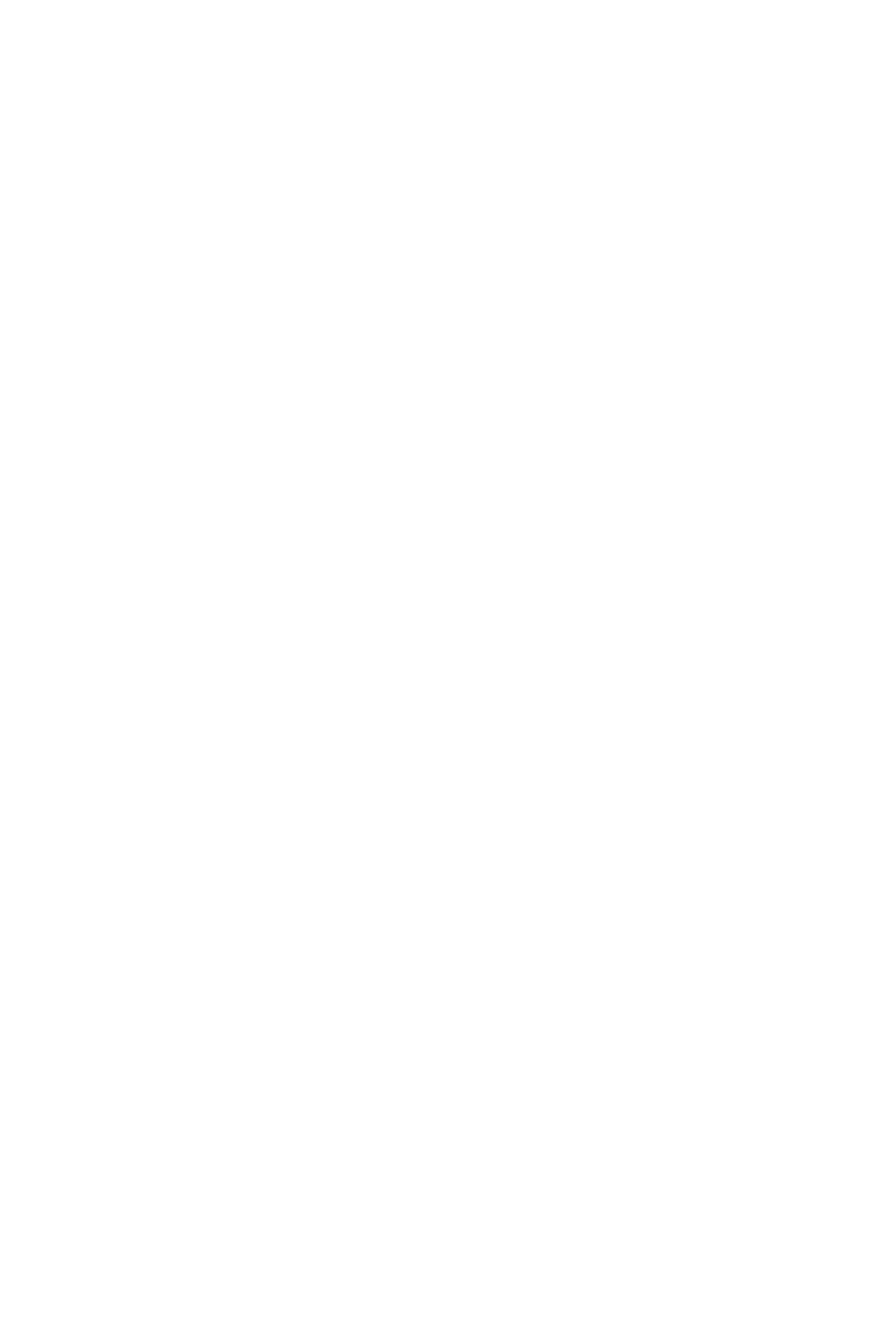## *Chapter 13*

## **Estonia's Path Out of the Cold War**

## *Mart Laar*

In 1940, following the Nazi-Soviet conspiracy of 1939, the Soviet Union occupied and annexed three independent countries on the shores of the Baltic Sea: Estonia, Latvia and Lithuania. In so doing the Kremlin took a bite it never could fully digest. The Western world did not recognize the annexation and continued this non-recognition policy until each Baltic country restored its statehood. Throughout this time, diplomatic representatives of the Baltic countries continued to work in Western capitals. The Soviet Union sought on several occasions to gain from the West *de jure* recognition of Baltic countries as part of the Soviet Union, but without success.

As soon as 1940-41 massive resistance began in the Baltic countries themselves against Soviet rule with the aim to restore statehood. After mass deportations on June 14, 1941 partisan movements spontaneously emerged that helped to push the Soviets out of the country. When the German occupation started, the resistance movement again went underground. By the time the Red Army reached Estonian borders in 1944, Estonians joined the German army, helping to stop the Soviets for eight months. Then in autumn 1944 Hitler decided to abandon Estonia and the Red Army took the country over again.

During the German retreat Estonians attempted to restore the independent Republic and form a new government, but they were crushed by Soviet tanks. Nevertheless, for many people the war was not over. Men and women hid in forests and swamps and continued to fight. They were called forest brothers. Fighting went on for more than ten years, with the last known forest brother killed in action in 1978. Even then their legend lived on. And this legend was much harder to destroy. The forest brothers created a tradition of resistance. They were followed by underground networks of school youth, then by political dissidents. An important role was also played by cultural resistance keeping up the Estonian language, Estonian cultural orientation and traditions, and most importantly, memory. All this helped to keep the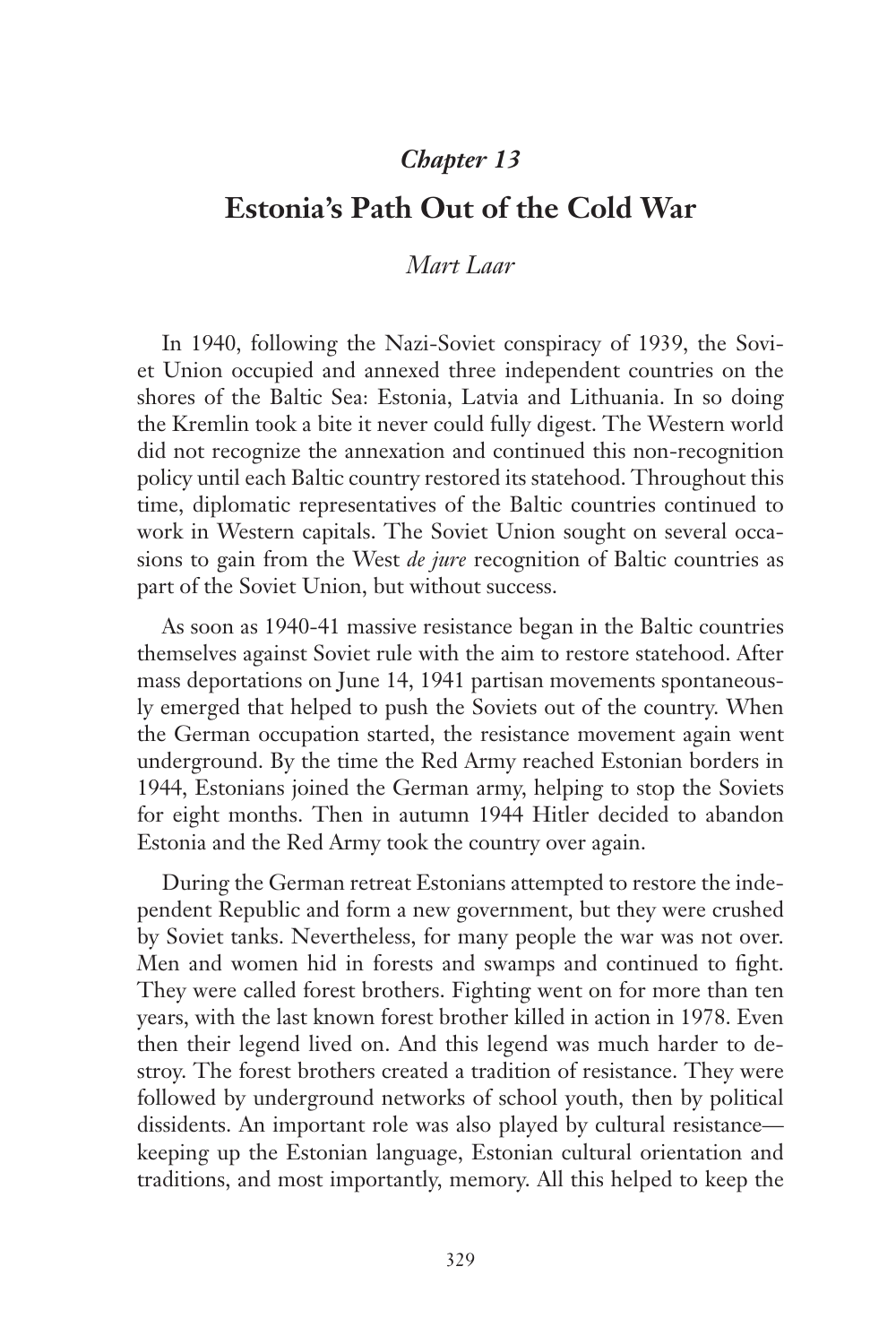flame of resistance alive, even though for many people it only appeared to be smoldering ash.

Although daily life was strongly influenced by Soviet power, Estonia was still deeply different from the rest of the USSR. The majority of Estonians did not accept the new Soviet identity as their own. In the Baltic countries, where Soviet power had been present one generation less than in the other parts of Soviet Empire, there were many people who remembered lost independence. The time dimension of their world was orientated to the pre-Soviet past. The traditions of free Estonia were kept alive. Estonians remained culturally oriented towards Western Europe and Scandinavia. Everyday contacts with life in the Nordic countries, in particular via access to Finnish television, played an important role in Estonian lives. The Baltic people sympathized with the West and were eager to get any information beyond the Iron Curtain. As a result, Estonians kept their history alive through their memories of independence, while looking at the same time to the future.

In the late 1980s, with a weakening of the Soviet Union and increasing Western pressure, dissident movements everywhere in the Soviet bloc gathered strength, becoming more and more active. The morosity of the Soviet system became clear to more and more people. In addition, the policy of Ronald Reagan and Margaret Thatcher pushed the Soviet Union into a corner. In order to survive and become socio-economically competitive the Soviets would have to reform. As the entire Soviet system was built upon fear and strength, the system of control began to disintegrate. The stagnant economy began to collapse.

I and most other people from the future party *Isämaa* came from the anticommunist resistance. I had been active in independent student movements that tried to preserve historical memory of the nation. I participated in an underground press and published my first works in *samizdat* not under my own name. I was interrogated by the KGB and lost my job at the university.

The collapsing Soviet system opened up new possibilities for my generation; we did not want to heal it, we wanted to crush it. We used every possibility to push boundaries more and more every month. I participated actively in the early demonstrations and played a role in the buildup of the first public national organization in Estonia, the Es-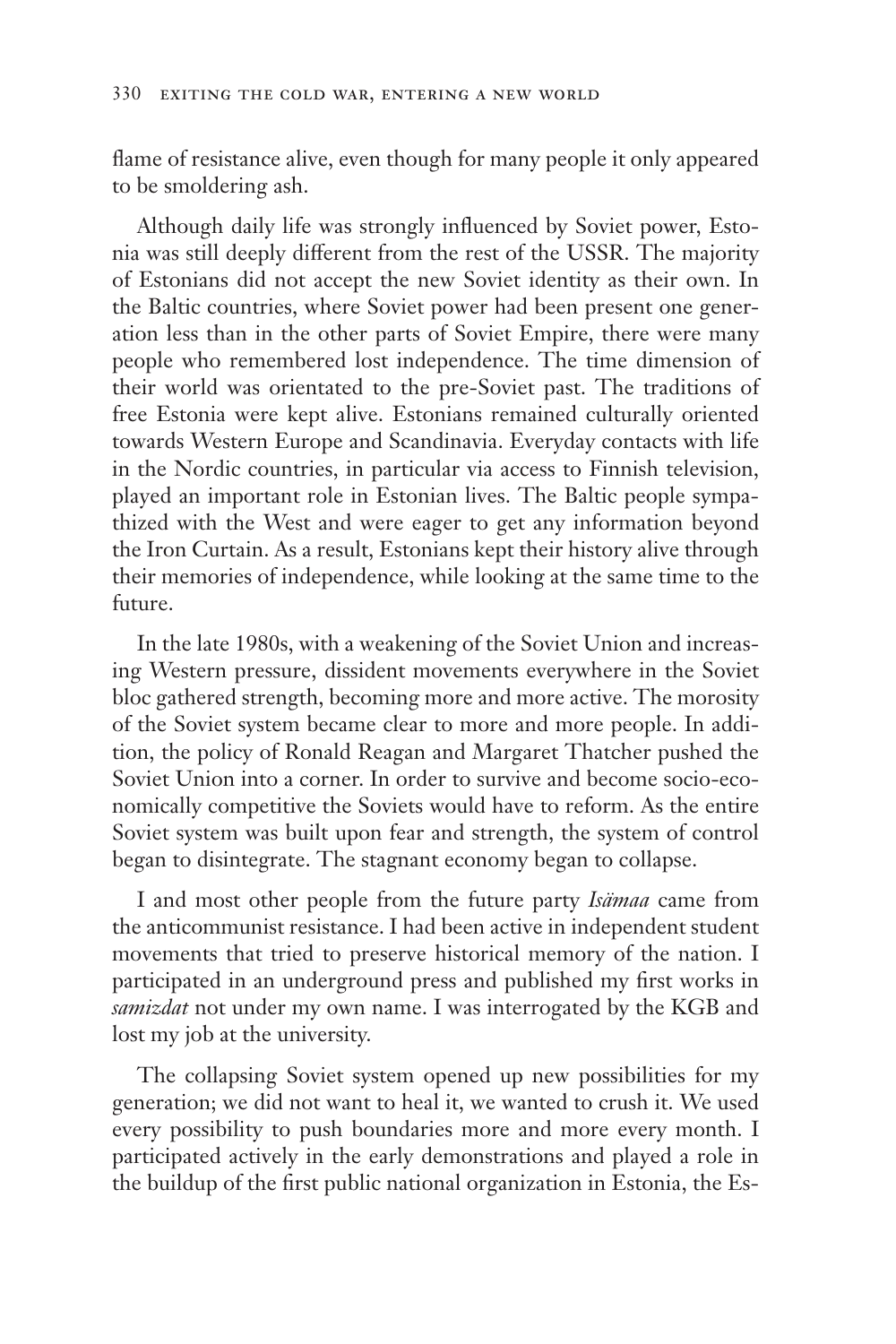tonian Heritage Society, which aimed to reestablish Estonia's historical memory. We started to gather oral histories from the communist years. After I published the early results of my work, I was personally attacked and a criminal case was brought against me. I was accused of insulting the Soviet army and security. I almost became the last political prisoner in the Soviet Union. Protests luckily stopped the authorities. During the "singing revolution" the Soviet system practically collapsed in our country.

Seen from one perspective, we lived in a new reality. From another perspective, however, the old Soviet institutions were all still intact and Estonia was still part of the Soviet Union. Popular resistance sought to force former communist leaders from power, but those leaders maneuvered to stay in power by appearing to change their stripes. A second echelon of reform Communists founded the so-called Popular Front that supported *perestroika* and fought both the former nomenklatura and the growing independence movement.

During these developments the economic situation in the Soviet Union deteriorated. In steady decline since the mid-1970s, by 1988 the economy began to worsen rapidly. This gave more strength to independence demands. More and more people began to understand that to get out of the economic crises we needed to start market-orientated reforms rooted in programs of stabilization and liberalization. To do this, we believed we had to get out from the Soviet Union and ditch communism.

Changing Estonian attitudes were documented by polls conducted by EMOR. People were asked what kind of political status they would want Estonia acquire to the future. Possible answers were "a Union republic within the present federation (USSR)," "an independent state in a confederation (USSR)," or "an independent state outside the USSR." In 1988 very few people wanted the current situation just to continue; the options of confederation and independence received roughly equal support. By April 1989, however, 56% preferred independence and 39% preferred a confederation.

Different visions for an independent Estonia emerged. Many were a function of one's perceptions of Moscow's strength. As long as the Kremlin still seemed strong, the idea was presented to make Estonia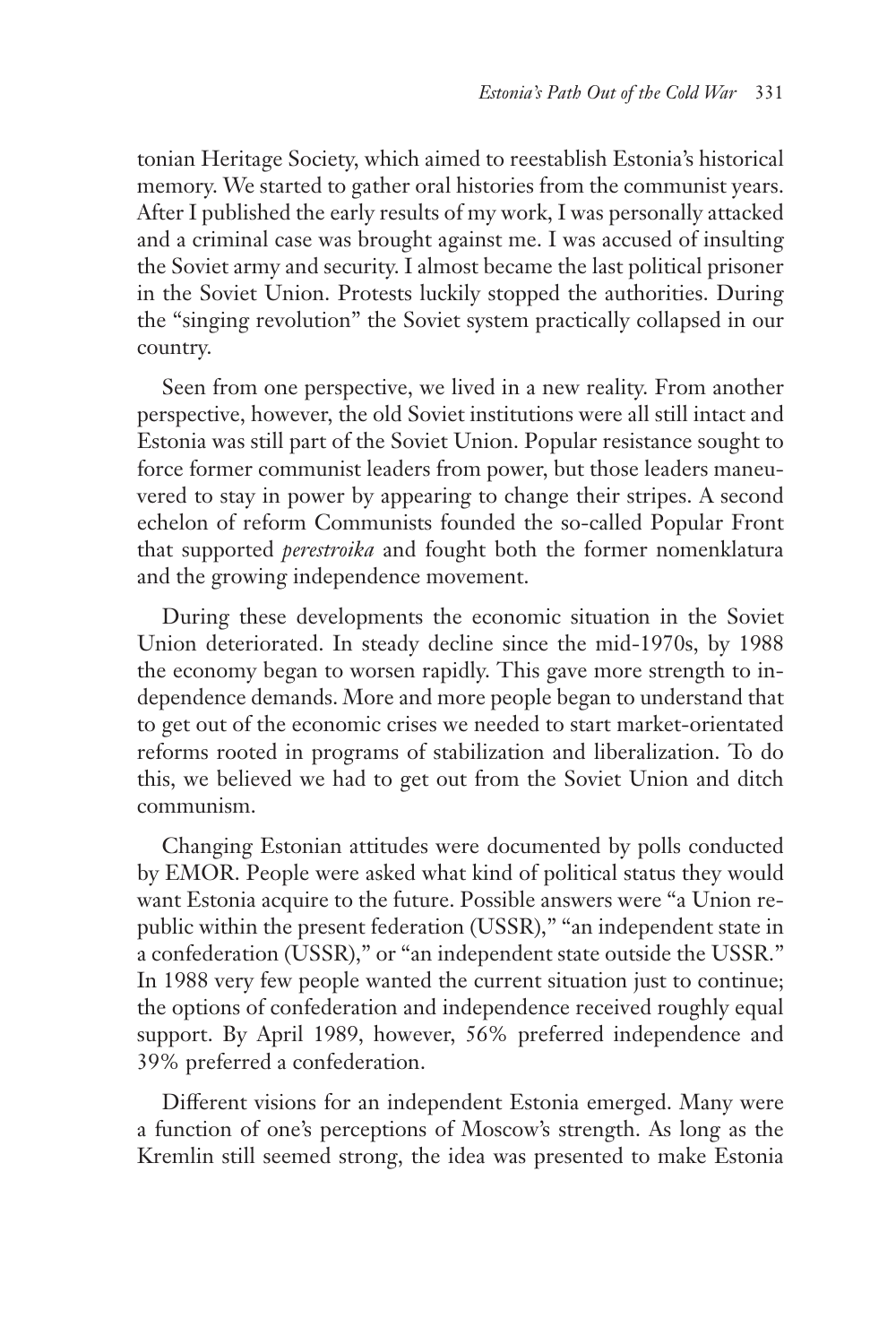another Hungary, independent but with "goulash socialism," and still inside the Soviet bloc.

Meanwhile, after the revolutions of 1989 and subsequent electoral changes, the former Soviet satellite states in Central and Eastern European countries each turned their focus to a sustainable transformation into capitalist democracies. Thus, the Hungarian example was no longer relevant for Tallinn. Estonia then looked to Finland, an independent but non-aligned state, even if Estonian perceptions of Finland were somewhat awkward. In the Estonian mind, for instance, Finland's country code SF (Suomi-Finland) translated into Soviet Finland (which of course was not the true political reality).

It quickly became clear that the Soviet Union was so weakened that it could not force the Baltic countries to stay in the Union, and therefore all these ideas fell by the wayside. The Estonian people decided to take their future into their own hands. Since the Estonian Republic still existed *de jure*—if not *de facto*—and was recognized by the Western powers, it was merely necessary to seek to "restore" it. For this purpose, citizens of Estonia had to be registered. Then citizens could elect representatives to the Congress of Estonia, which could determine the future of the country. On February 24, 1990 the Estonian Congress was elected, and some weeks later also the Supreme Soviet of the Estonian SSR, representing all inhabitants of the Estonian SSR, including the Soviet army. Each of these bodies declared that it would take steps toward the restoration of an independent Estonia.

The Congress of Estonia was ready to cut connections with the Soviet past more radically, the Supreme Soviet tried to move more carefully. The main difference between them lay in the choice how to restore independence: through restitution of the pre-war Estonian Republic on the grounds of international law; or by gradually taking over the existing organs of state power, seceding from the Soviet Union and proclaiming a new Estonian Republic. The majority of Estonians thought that the two must cooperate: both options for regaining independence should be considered and one of them realized, depending on circumstances.

From the beginning of 1990 these institutions took the lead in restoring the independence of Estonia and to gain international support for/in this process. The Estonian Congress was recognized in the West,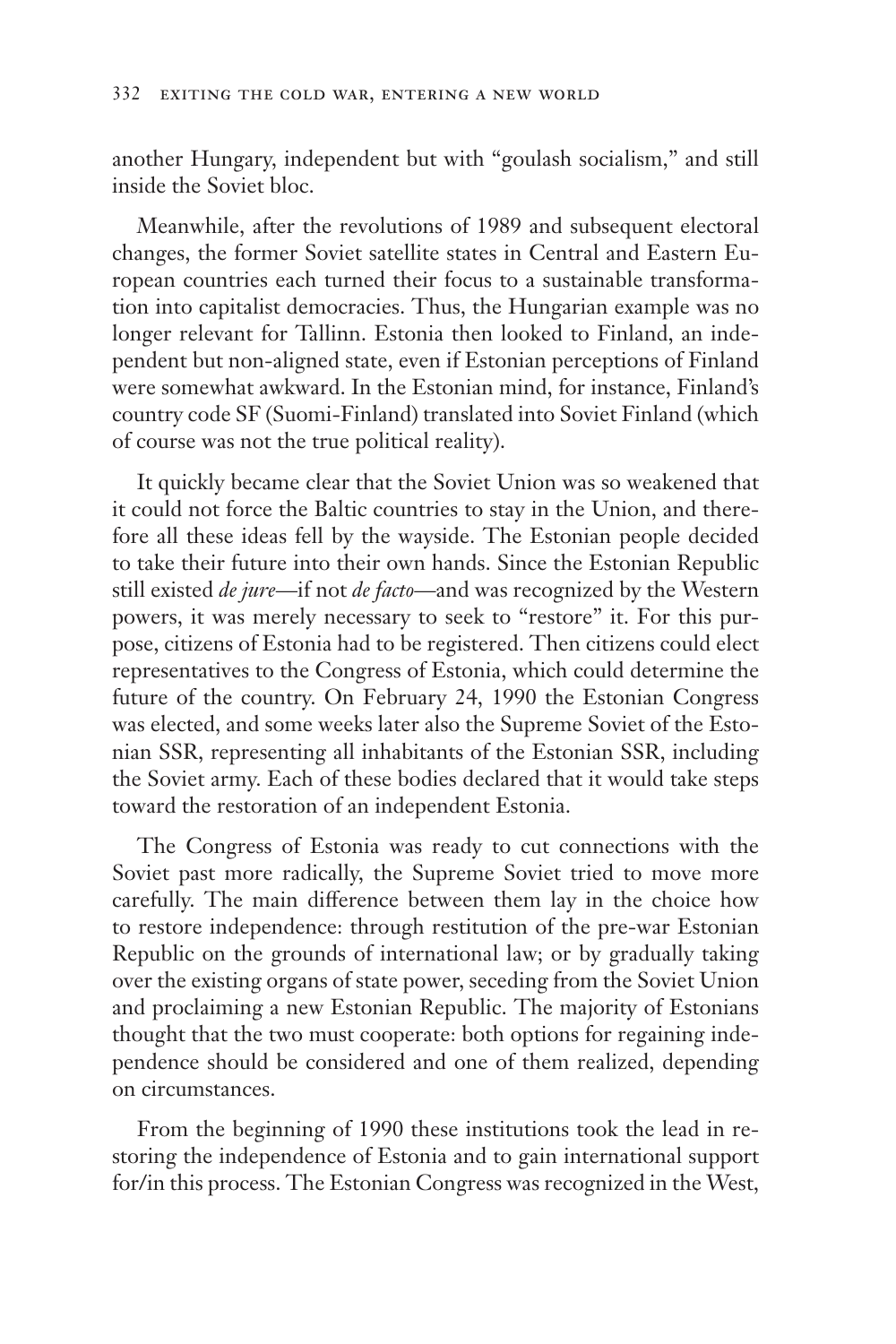but not in Moscow; the Supreme Soviet in turn was recognized as legitimate by Moscow and to some extent also in the West. As the Western powers had continued *de jure* to recognize the existence of an occupied Estonian Republic, it was not necessary to re-recognize the state. One needed only to restore diplomatic relations. And this is exactly what happened in 1991.

During all of these discussions the Soviet Union collapsed in 1991 and then officially ceased to exist. The Baltic countries declared that they were again independent in the wake of the August coup, and the Western world re-established diplomatic ties. Estonia, Latvia and Lithuania also became members of the United Nations and they reentered other international organizations, such as the International Parliamentary Union or the Olympic movement, where their membership had lain dormant for the previous five decades.

Nonetheless, the main question remained: where did the Baltic countries belong? Would they stay in the same orbit with the other former Soviet republics—and in Russia's sphere of influence? Or would they return to the West? Before World War II Estonia had stayed outside of alliances and security arrangements and then lost its independence. In other words, we had once tried to be neutral, and for us (unlike for Finland and Sweden) this was not the best experience. The lesson from the past was clear: Estonia must not stand alone in the future again; it must stay outside Russia's near abroad: it must take sides and become member of security arrangements with countries sharing similar values.

At the same time, we knew perfectly well that an important reason for the survival of our nation during the decades of Communist oppression was its strong moral and ideational connection with the rest of Europe. People expected that the self-evident outcome of political liberation would be their "return to Europe"—that is, to become members of both the EU and NATO. It was clear that this might not be possible immediately. But if we did not start to move toward our goals with urgency, it might be possible that we would never manage to attain the desired outcome for our country.

At the beginning our hopes seemed like empty words, because in reality Estonia had been so bound into to what now was the post-Soviet space. At the start of 1992 Estonia was totally dependent on Russia. 92.5% of trade was with Russia, and most of our energy resources came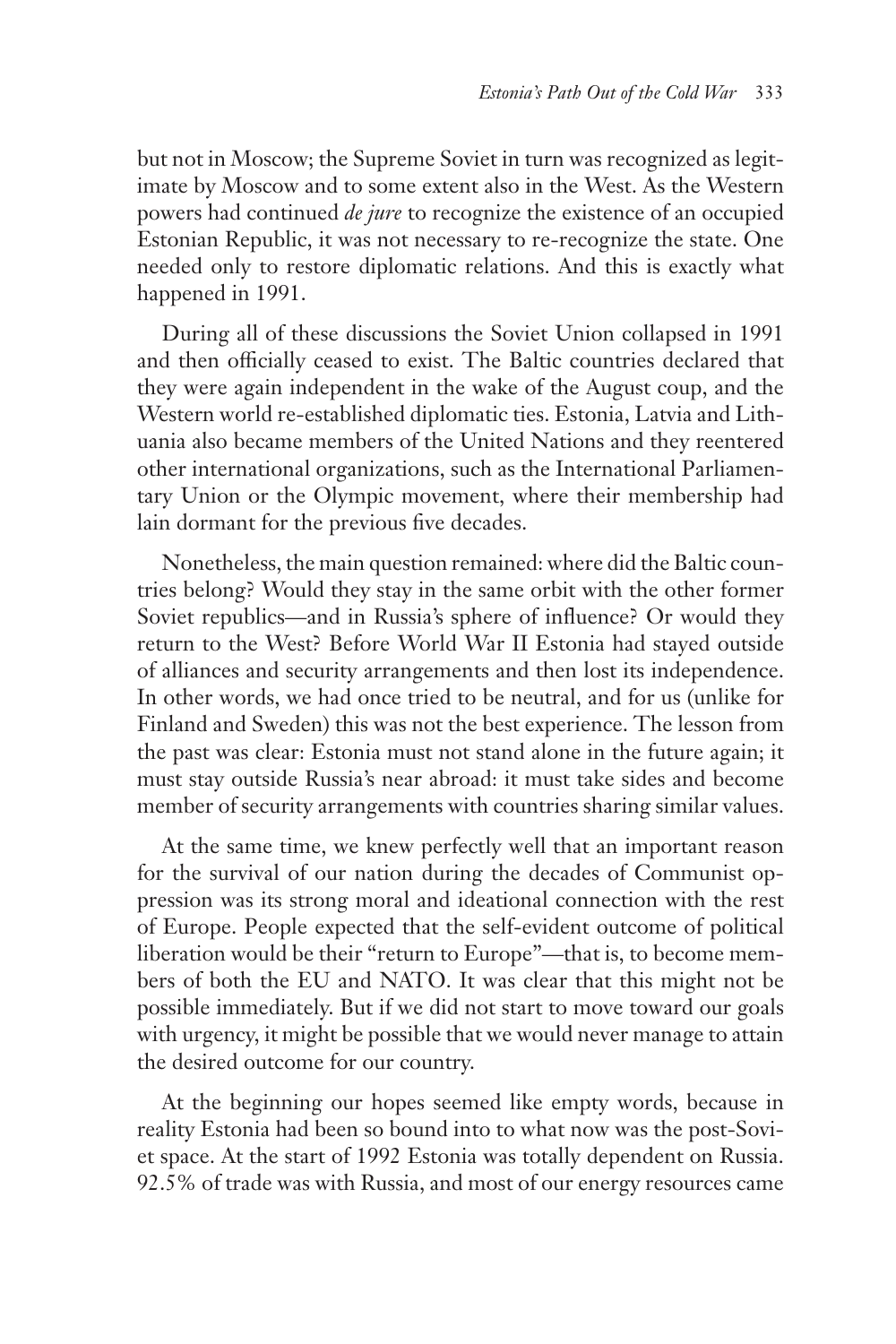from the East as well. No one could imagine how Estonia could cut loose by severing so many old ties and creating so many new ones. But if we wanted to join the West, we had to.

As a first step we had to quit the ruble zone. In summer 1992 Estonia introduced its own convertible currency, the Estonian kroon, using currency board arrangements and pegging it to the Deutschmark. After a whole year of economic troubles caused by the ruble's galloping inflation, the misery of empty grocery stores, never-ending queues, food stamps instead of salaries, having in one's pocket a convertible currency with the pictures of national cultural heroes on the bank notes seemed to people to be not less important than to have an Estonian passport, which also came into use that same summer.

The desire to join the West found further ratification by the first free elections of post-Soviet Estonia, which made Lennart Meri president and me Prime Minister. We made membership in both the EU and NATO our priority.

Estonia could have taken several avenues. One would have been to join the Commonwealth of Independent States (CIS). The CIS reminded the Balts too much of the former USSR, however, and there was little appetite for being part of some kind of federal Russia.

A second path could have been to establish special relations with Russia in ways similar to Finland. The Finnish-Russian relationship was also changing, however; the good neighborliness and friendship treaty Finland had with the now-collapsed USSR was dead. Helsinki was moving out of the bear's shadow and, together with Sweden and Austria, poised to join the EU. What's more, Russia understood Estonian independence completely differently than that of Finland: for Russia the former was in no way a normality.

A third path could have been Baltic cooperation or Baltic Union. This had existed at least on paper before World War II and the prospect was raised once again during the struggle to regain independence. Prior to World War II, Estonian experts criticized the Baltic Union because it was in effect impotent and paralyzed. It looked to be more problem than solution. During the restoration of independence, however, it at least seemed to function: Baltic cooperation has become a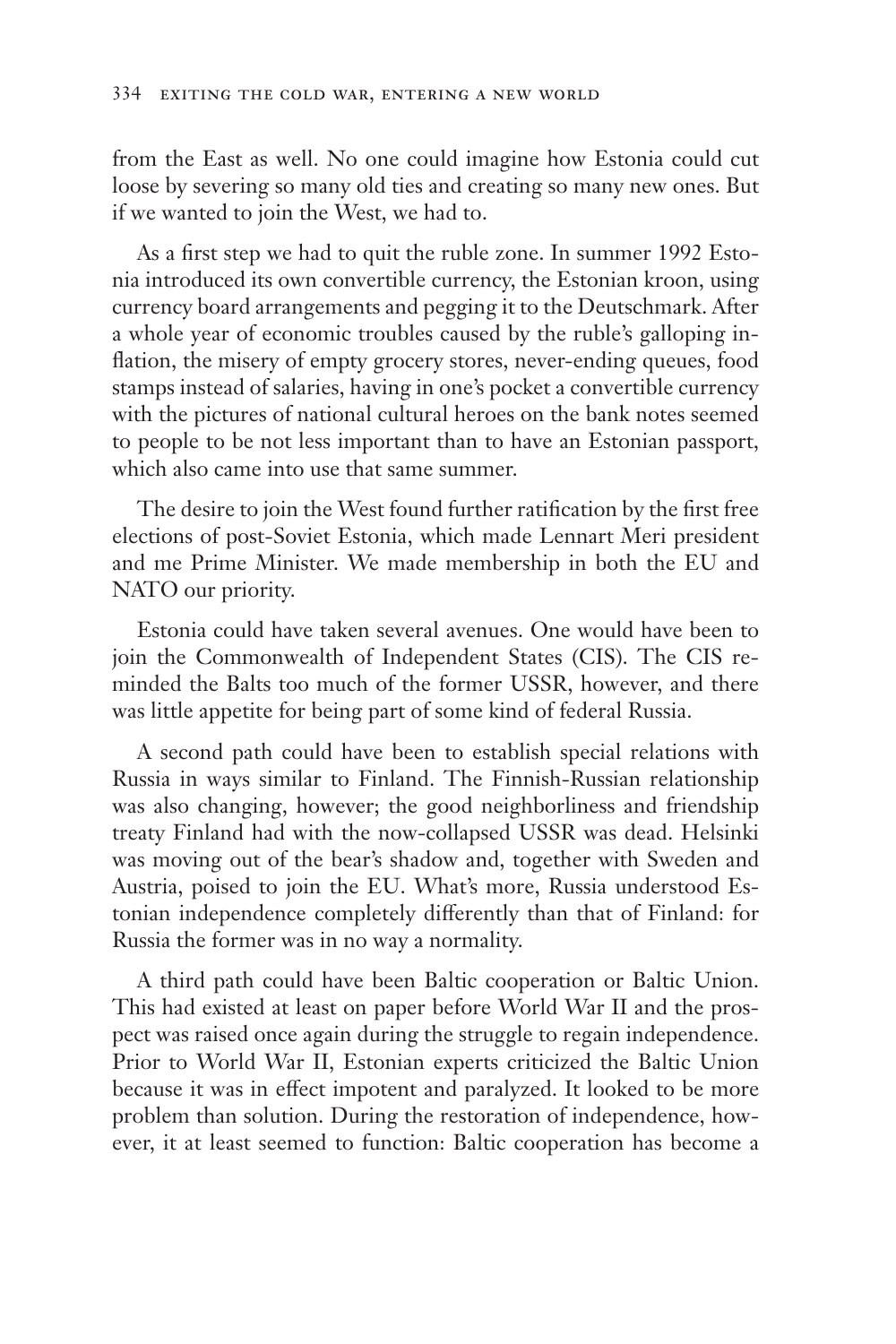reality. Actually, since then it has developed into larger Baltic-Nordic cooperation.

At the same time, the world around us in the Baltic region was continually changing. Most important in this regard was the start of the parallel processes of opening the European Union and NATO to new members after the Cold War. With Finland and Sweden joining European Union in 1995 all Nordic countries were now members of either the European Union or NATO or both. In this context the return to Europe became for Estonia the most normal direction. And yet this path to rejoin Western Europe would also be the most challenging.

To take the road toward Europe we had work hard at the painful transition from totalitarianism to democracy, from command to market economy—to make this transition sustainable in the long run. It was a very complicated process, because political and economic reforms had to happen simultaneously.

To really achieve the necessary changes, we had to crush communism, not to heal it. We tried to learn from the experiences of other countries, which had already undergone a similar transition, such as Poland, Hungary, Czechoslovakia and Slovenia. Some lessons emerged. One of these is summed up by the well-known advertising slogan: "Just do it!" In other words, be decisive about adopting reforms and stick with them despite the short-term pain they bring.

We understood that the choice for us was not one of a higher or lower level of equilibrium but either continuing and accelerating decline without systemic change or the introduction of market-oriented reforms. Of course these reforms would temporarily aggravate income problems, but over the longer term they offered the prospect of healthy future growth. During the first reform government of Estonia, then, the dividing line between the parties of the government and opposition was not defined by traditional left-right differences, but rather by the readiness or not to embrace decisive economic and political reforms.

The most basic and vital change, however, had to take place in the hearts and minds of the Estonian people. In the era of Soviet-imposed socialism, most people had withdrawn into some kind of private "quietism." People were not used to thinking for themselves, taking the initiative or assuming risks. Many had to be shaken free of the illusion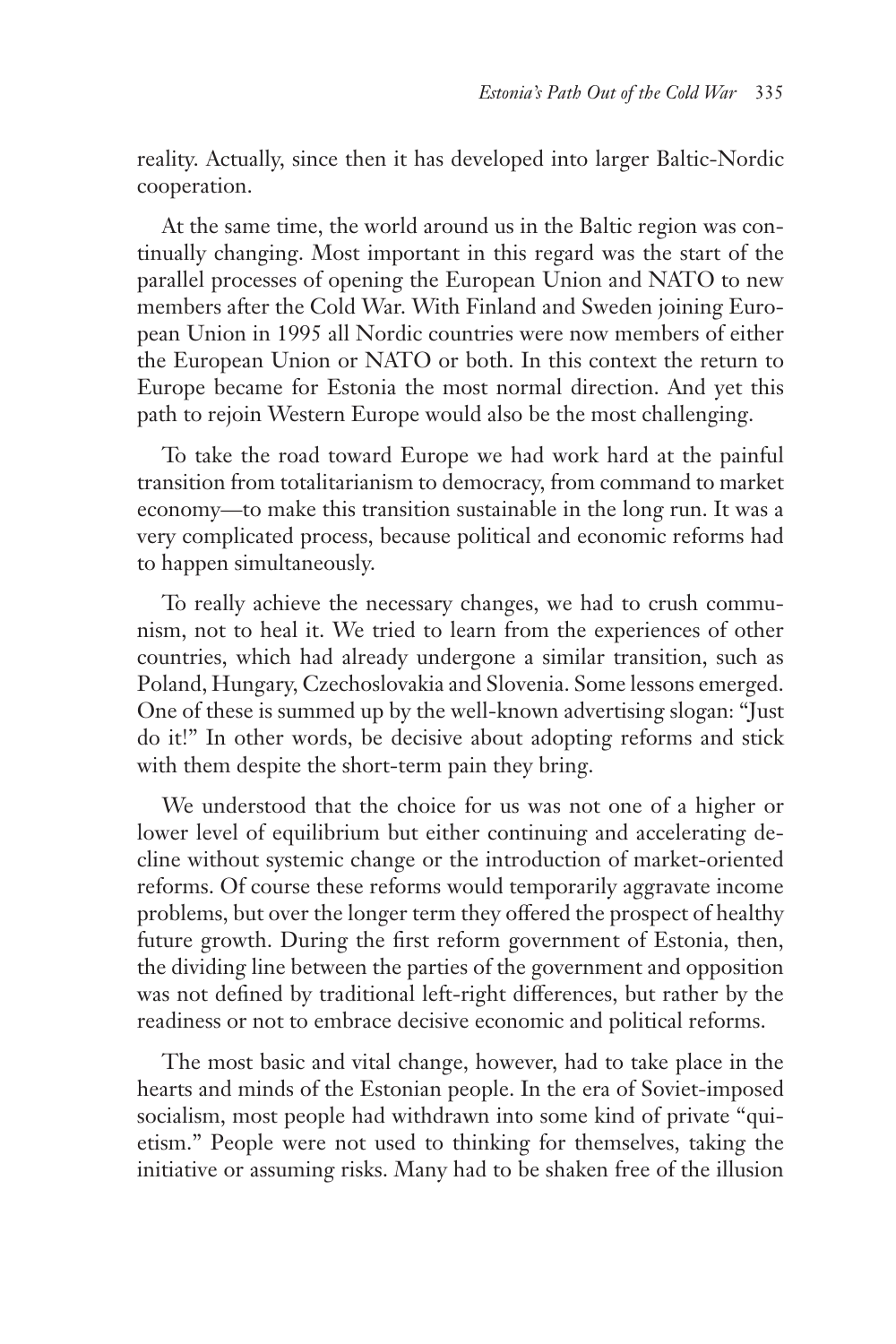that somehow someone else was going to come along and solve their problems for them. It was necessary to energize people, to get them moving, to force them to make decisions and take responsibility for themselves. To cut back the overgrown state and get people to step up to greater responsibility, various public functions had to be shifted from the central government to the electorate, to ordinary citizens. Ready to help those who showed a genuine readiness to help themselves, the government in many cases assisted to finance precisely such efforts.

Trying to use this "the window of opportunity" after the 1992 elections, Estonia chose the path of maximum liberalization and launched most of its bold reforms: no tariffs, no subsidies, no regulated prices, no progressive taxation. Soon the private sector boomed and foreign investments grew rapidly. Estonia was presented as the "shining star from the Baltics."

Nevertheless, most crucial for us during this period were relations with Moscow. The more we moved West, the worse relations became with the East. The new Western-orientated government in Estonia was described in Russia as fascist and Russophobe. President Yeltsin as well as the leader of Russia's so-called liberal democrats, Zhirinovsky, made loud angry statements condemning Estonia. We quickly understood, however, that their rhetoric was mostly targeted at their domestic audience. Great barkers are really not biters.

More dangerous was Russia's "near abroad" doctrine, propagated by Sergei Karaganov, adviser to the Russian president. In Karaganov's view, Russia had the duty, even obligation, to keep peace, stability and prosperity in the territories around it. For this, however, Russia had to have special rights in these territories. While it was never clearly spelled out exactly which countries belonged to the supposed "near abroad," it appeared to encompass the territory of the former Russian Empire or that of the former Soviet Union plus Poland and Finland. Soon Poland and Finland were dropped, however.

To exert influence in the "near abroad," Russia felt it needed actively to use Russian-speaking minorities and to present itself as a defender of their rights. In this vein, the "near abroad" doctrine became a real threat for the Baltic countries, opening possibilities to intervene in our internal affairs. They were anyway described as among "former Soviet republics"—which effectively was nearly same being part of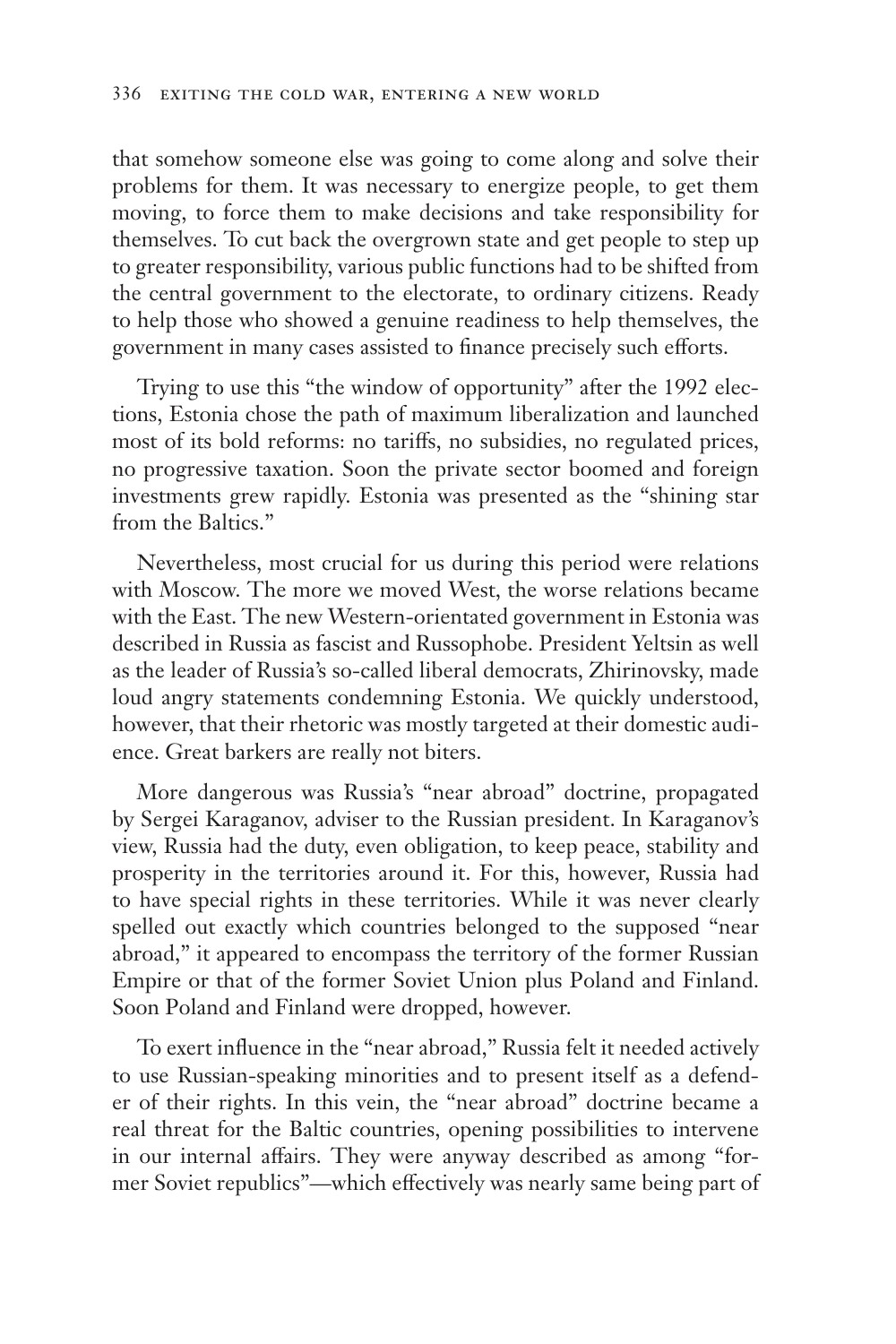the "near abroad." Moreover, at the beginning the notion of the "near abroad" appeared to be connected with the existence of a significant Russian-speaking minority, and then later it became more and more connected with religion: Eastern or Russian Orthodoxy.

The situation was not easy. If we did not want to be part of the "near abroad," we had to get out of it immediately. For this we actually needed three steps.

First, we had to be successful in our transition. Signing an economic treaty with Estonia in 1994, U.S. Vice President Al Gore said that Estonia needed to continue to "just do it!" He added that Estonia's most valuable export product was hope. We needed to demonstrate to other countries how to be successful.

Second, we had to demonstrate that we could manage without Russia. We had to be truly independent. To achieve this, our entire economy had to be turned from East to West. Cheap, low quality products sent to a large eastern market had to be replaced by high quality products suitable for the world market. All energy coming from Russia had to be acquired on a market basis and all energy debts had to be paid.

Third, we had to get Russian troops out of the country. This was most difficult task, as it did not depend just on us. Russia was not interested at all in withdrawing Red Army troops from the Baltics. The Kremlin understood perfectly that by keeping military bases in the Baltics it would be able to maintain its influence. Militarily it would have little significance, but the Red Army presence could sabotage Baltic integration with the European Union, not to mention NATO. The continued presence of Russian troops also hindered foreign investments in the country, which in turn carried repercussions for our stability and economic viability as a state.

Russia, if it wanted to, could just sit and watch. That alone would be obstructive to the Baltics' efforts to join Europe. So the issue of Russian troops overshadowed all others, and bargaining over the conditions for the withdrawal of Russian troops from Estonia was especially painful. The Russian government tried to use the question of the Russian-speaking minority to put political pressure on the Estonian government. Several times the withdrawal was just halted. Estonia at the same time tried to make the stay of the Russian forces as inconvenient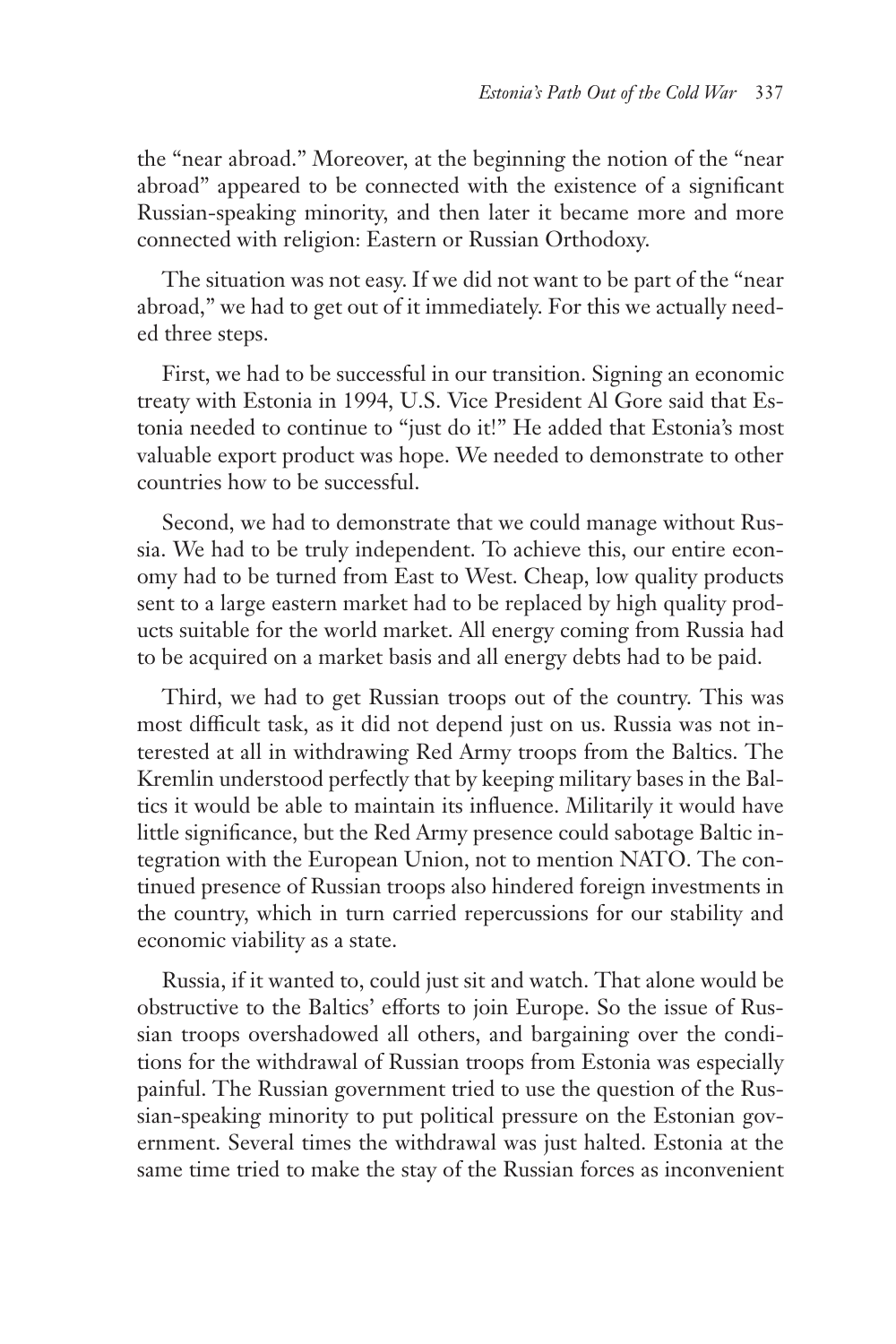as possible. They were not allowed to bring replacement forces from Russia. Their possibilities to move between bases inside of Estonia were strictly limited. In 1994 Estonian police and border guard units took control of the city of Paldiski, where the Russian nuclear submarine training center was situated. Estonia also developed and equipped its military forces with new modern weaponry. All this was done to incentivize Russia to pull back its troops faster.

The reduction of Soviet/Russian military forces—from some 100,000 Soviet soldiers at the height of Soviet power to a few thousand left in the summer of 1994—was a positive development. But these last forces looked as if they had decided to stay there forever. To get these last troops to move, we had to put strong international pressure on Moscow. And to get that we felt we had to prove our worth. That meant we had to be really successful and independent—and to have friends.

Estonia succeeded in finding such friends, not only in the form of support by international institutions such as the United Nations and European Union, but also by key political leaders. For Estonia the most significant help came from Swedish Prime Minister Carl Bildt, German Chancellor Helmut Kohl and President Bill Clinton. Carl Bildt had contacts in Russia and spent lot of time in Russia explaining why troop withdrawal was useful for the Russians themselves. At the same time he held contacts with European leaders, trying to gain more attention for the problem in the Baltics. Helmut Kohl and Bill Clinton in turn used their influence on Russian President Boris Yeltsin, making clear to him that he could not escape the problem and would have to sign the treaty concerning the full withdrawal of former Soviet troops.

Finally, in July 1994 such a treaty was concluded and signed in Moscow. Despite some questions concerning the incomplete moving of the nuclear submarine training center in Paldiski, on August 31, 1994 Estonia celebrated the withdrawal of Russian troops from its soil. Only at this moment was Estonia truly ready to proceed further in its efforts to join Western political, economic and defense structures.

In 1994 the Second World War had ended for us at last. The Cold War, too, was over—but not history. For many countries it actually started—new challenges lay ahead. It was not clear where several countries would or should belong, including Russia itself. For Russia some